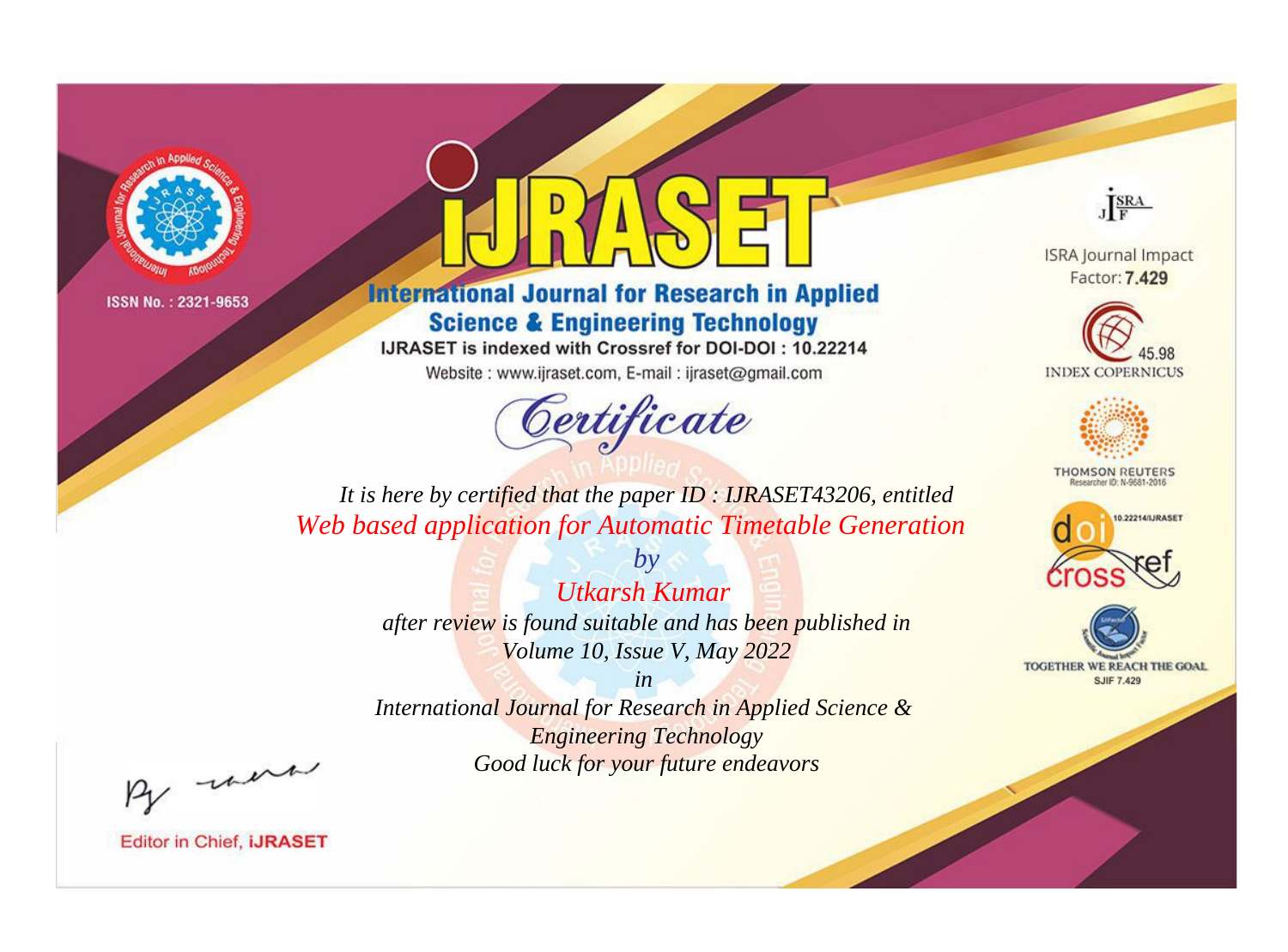



**International Journal for Research in Applied Science & Engineering Technology** 

IJRASET is indexed with Crossref for DOI-DOI: 10.22214

Website: www.ijraset.com, E-mail: ijraset@gmail.com



JERA

**ISRA Journal Impact** Factor: 7.429





**THOMSON REUTERS** 



TOGETHER WE REACH THE GOAL **SJIF 7.429** 

*It is here by certified that the paper ID : IJRASET43206, entitled Web based application for Automatic Timetable Generation*

> *by Yash Kamboj after review is found suitable and has been published in Volume 10, Issue V, May 2022*

> > *in*

*International Journal for Research in Applied Science & Engineering Technology Good luck for your future endeavors*

By morn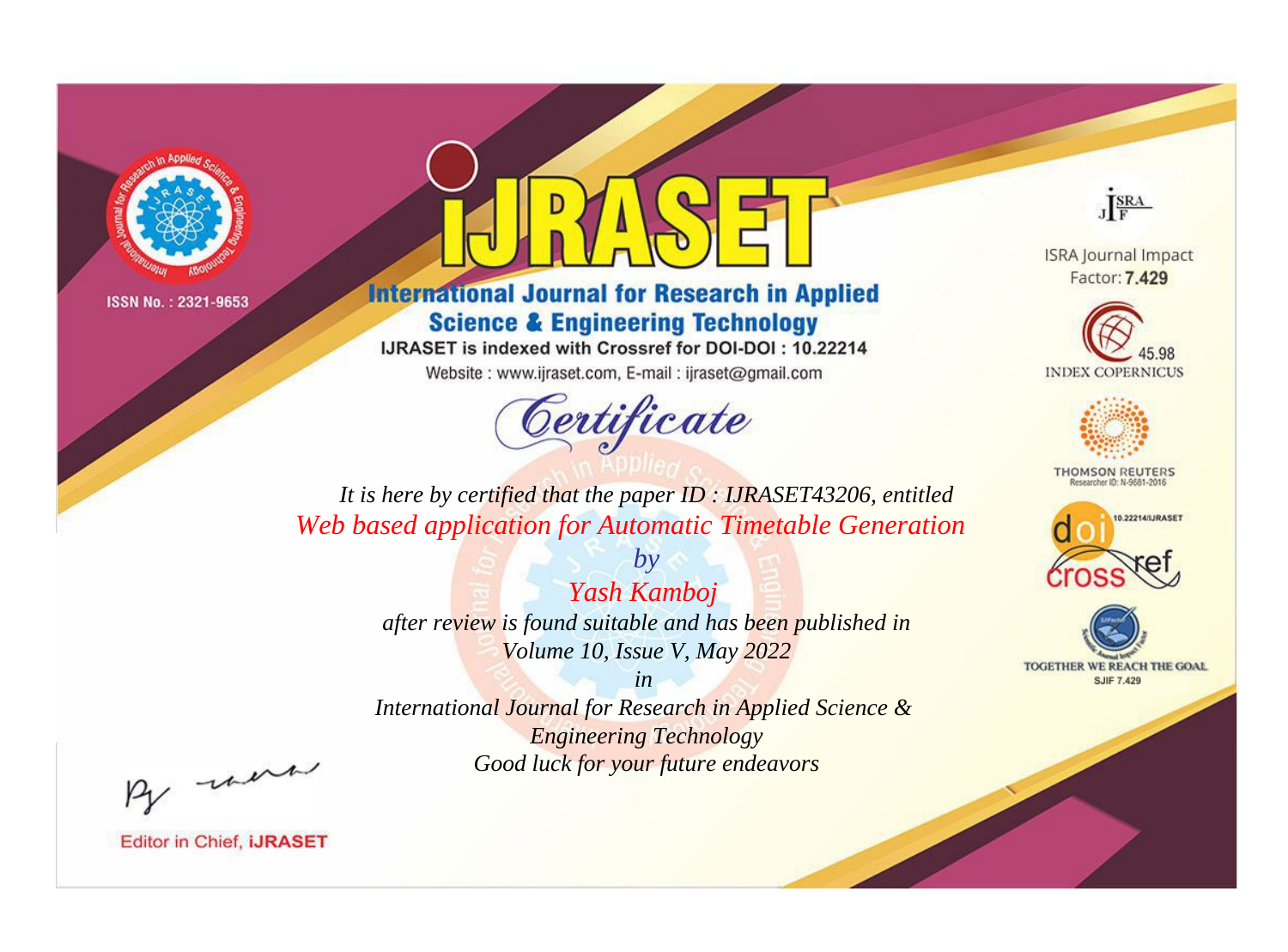



**International Journal for Research in Applied Science & Engineering Technology** 

IJRASET is indexed with Crossref for DOI-DOI: 10.22214

Website: www.ijraset.com, E-mail: ijraset@gmail.com



JERA

**ISRA Journal Impact** Factor: 7.429





**THOMSON REUTERS** 



TOGETHER WE REACH THE GOAL **SJIF 7.429** 

*It is here by certified that the paper ID : IJRASET43206, entitled Web based application for Automatic Timetable Generation*

> *Vaibhav Kumar after review is found suitable and has been published in Volume 10, Issue V, May 2022*

*by*

*in* 

*International Journal for Research in Applied Science & Engineering Technology Good luck for your future endeavors*

By morn